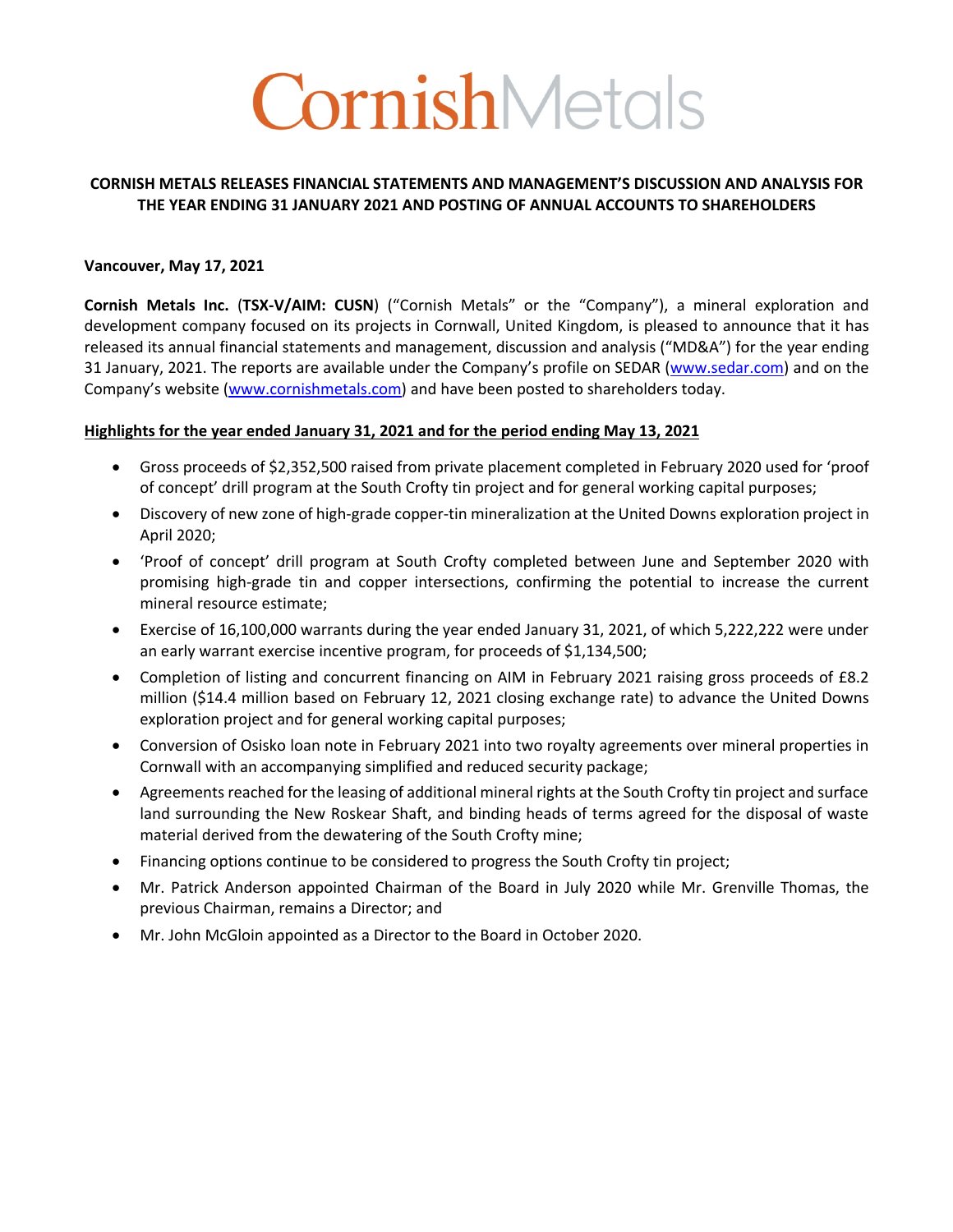### **Key annual financial metrics**

| (Expressed in Canadian dollars)           | <b>31 January 2021</b> | <b>31 January 2020</b> |
|-------------------------------------------|------------------------|------------------------|
|                                           |                        |                        |
| Total operating expenses                  | 1,986,727              | 1,775,705              |
| Loss for the year                         | 1,598,400              | 4,559,178              |
| Net cash used in operating activities     | 1,264,568              | 1,360,091              |
| Net cash used in investing activities     | 1,646,685              | 504,507                |
| Net cash provided by financing activities | 1,970,752              | 1,017,247              |
| Cash at end of the financial year         | 353,601                | 1,305,253              |

### **Outlook**

The proceeds from the recently completed AIM listing are to be used to conduct a drill program at the United Downs exploration project, to conduct initial field work on other high priority exploration targets within transport distance of South Crofty, and for general working capital purposes. Management believes that, subject to drilling success, the proceeds from the AIM listing will result in the Company being fully funded to the completion of a maiden JORC resource at the United Downs exploration project.

Over the next 12 to 18 months, the Company's plans are as follows:

- Commence an 18 month, 9,100 meter initial drilling program at United Downs to advance the project to Inferred Mineral Resource definition, fully funded from the proceeds arising from the AIM listing;
- To test three lodes with a 1,000 meter of strike length to a depth of 500 meter in the initial phase. Management believes there are up to seven further mineralized lode structures with a total resource potential of between four million tons and ten million tons;
- Subject to the outcome of the initial drilling program, to undertake a subsequent in-fill drilling program at United Downs to advance the project to a feasibility study within three years; and
- Evaluate other near-surface, high potential, exploration targets within transport distance of the planned processing plant site.

In the longer term, the Company intends to develop the South Crofty tin project as and when economic conditions and cashflows are supportive.

The annual financial statements and management, discussion and analysis are available on the Company's website.

### **Market Abuse Regulation (MAR) Disclosure**

Certain information contained in this announcement may have been deemed inside information for the purposes of Article 7 of Regulation (EU) No 596/2014 until the release of this announcement.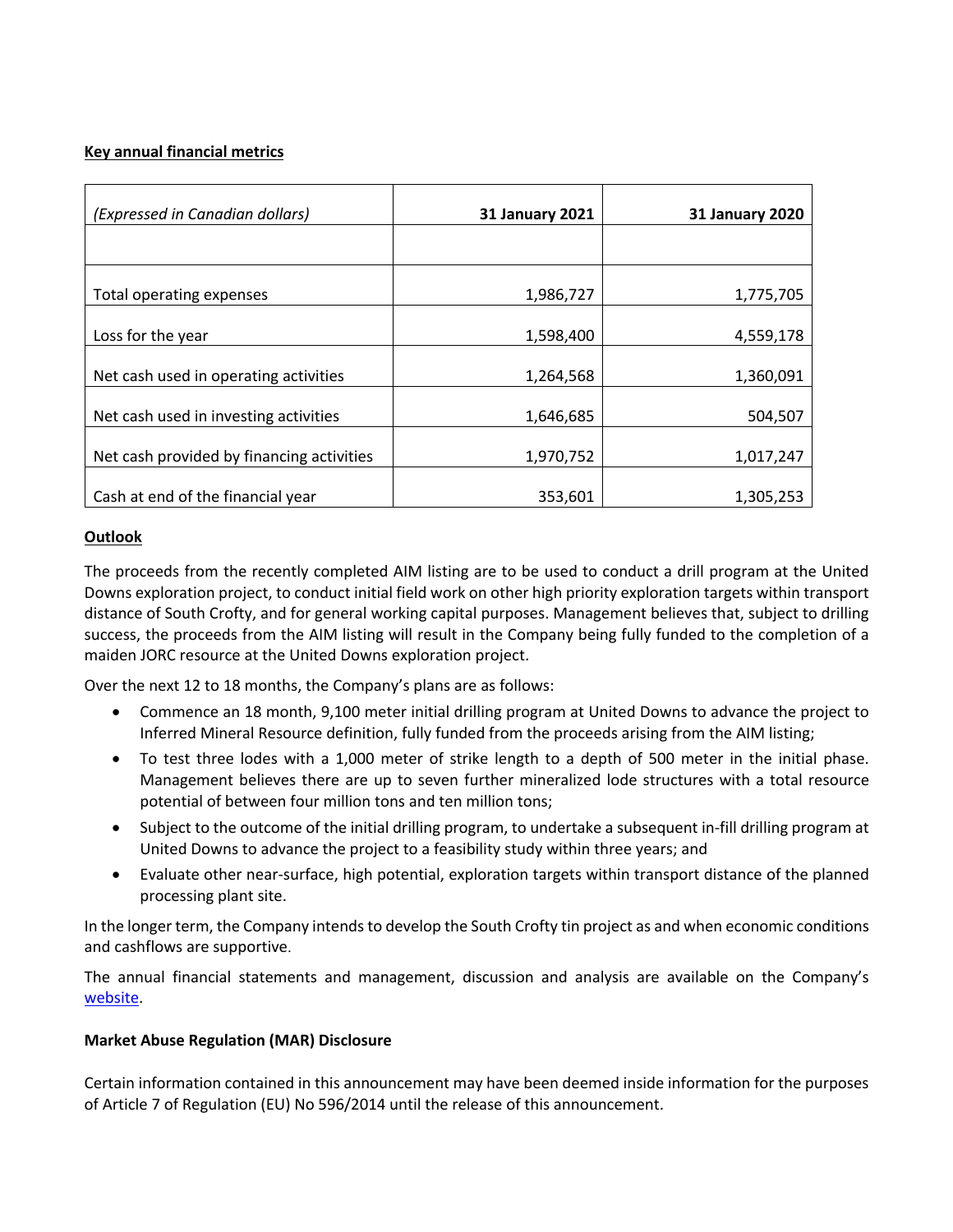### **ABOUT CORNISH METALS**

Cornish Metals completed the acquisition of the South Crofty tin and United Downs copper / tin projects, plus additional mineral rights located in Cornwall, UK, in July 2016 (see Company news release dated July 12, 2016). The additional mineral rights cover an area of approximately 15,000 hectares and are distributed throughout Cornwall. Some of these mineral rights cover old mines that were historically worked for copper, tin, zinc, and tungsten.

### **TECHNICAL INFORMATION**

The technical information in this news release has been compiled by Mr. Owen Mihalop. Mr. Mihalop has reviewed and takes responsibility for the data and geological interpretation. Mr. Owen Mihalop (MCSM, BSc (Hons), MSc, FGS, MIMMM, CEng) is Chief Operating Officer for Cornish Metals Inc. and has sufficient experience relevant to the style of mineralisation and type of deposit under consideration and to the activity which he is undertaking to qualify as a Competent Person as defined under the JORC Code (2012) and as a Qualified Person under NI 43-101. Mr. Mihalop consents to the inclusion in this announcement of the matters based on his information in the form and context in which it appears.

For additional information please contact:

In North America: Irene Dorsman at (604) 200 6664 or by e-mail at irene@cornishmetals.com

| SP Angel Corporate Finance LLP<br>(Nominated Adviser & Joint<br>Broker) | Tel:                                                               | +44 203 470 0470                                        |
|-------------------------------------------------------------------------|--------------------------------------------------------------------|---------------------------------------------------------|
|                                                                         | <b>Richard Morrison</b><br>Charlie Bouverat<br><b>Grant Barker</b> |                                                         |
| Hannam & Partners<br>(Joint Broker)                                     | Tel:                                                               | +44 207 907 8500                                        |
|                                                                         | <b>Matthew Hasson</b><br>Andrew Chubb<br>Ernest Bell               |                                                         |
| Blytheweigh<br>(Financial PR/IR-London)                                 | Tel:                                                               | +44 207 138 3204                                        |
|                                                                         | Tim Blythe<br>Megan Ray                                            | tim.blythe@blytheweigh.com<br>megan.ray@blytheweigh.com |

### **ON BEHALF OF THE BOARD OF DIRECTORS**

*"Richard D. Williams"* Richard D. Williams, P.Geo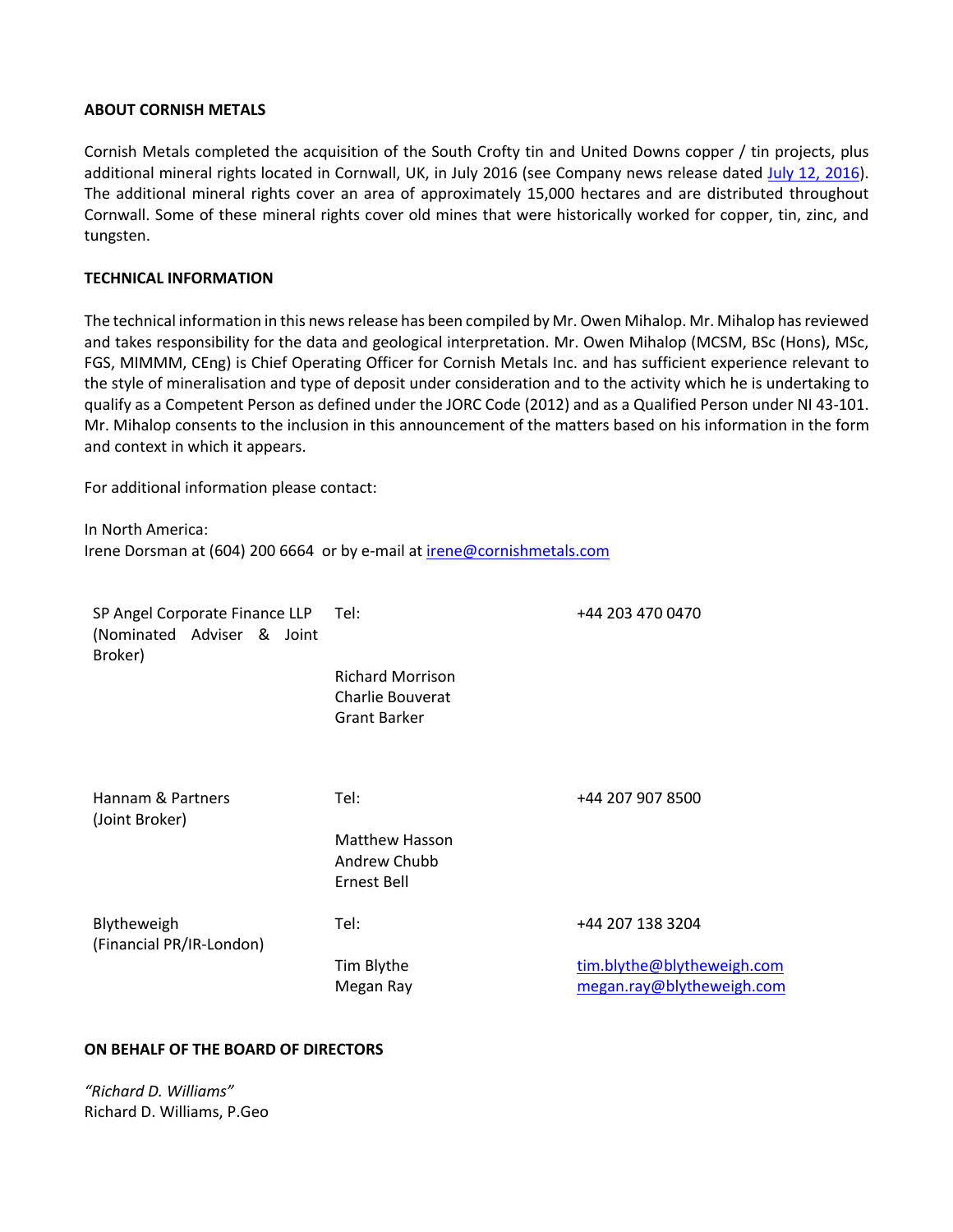*Neither the TSX Venture Exchange nor its Regulation Services Provider (as that term is defined in the policies of the TSX Venture Exchange) accepts responsibility for the adequacy or accuracy of this release.*

### *Caution regarding forward looking statements*

*This news release contains "forward-looking statements", including but not limited to, statements with respect to the continued listing and trading of the Common Shares on the TSX-V and AIM; and the expected commencement of future exploration programs at the United Downs and the South Crofty Mine.*

*Forward-looking statements, while based on management's best estimates and assumptions at the time such statements are made, are subject to risks and uncertainties that may cause actual results to be materially different from those expressed or implied by such forward-looking statements, including but not limited to: risks related to receipt of regulatory approvals, risks related to general economic and market conditions; risks related to the COVID-19 global pandemic and any variants of COVID-19 which may arise; risks related to the availability of financing; the timing and content of upcoming work programs; actual results of proposed exploration activities; possible variations in Mineral Resources or grade; failure of plant, equipment or processes to operate as anticipated; accidents, labour disputes, title disputes, claims and limitations on insurance coverage and other risks of the mining industry; changes in national and local government regulation of mining operations, tax rules and regulations.* 

*Although Cornish Metals has attempted to identify important factors that could cause actual results to differ materially from those contained in forward-looking statements, there may be other factors that cause results not to be as anticipated, estimated or intended. There can be no assurance that such statements will prove to be accurate, as actual results and future events could differ materially from those anticipated in such statements. Accordingly, readers should not place undue reliance on forward-looking statements. Cornish Metals undertakes no obligation or responsibility to update forward-looking statements, except as required by law.*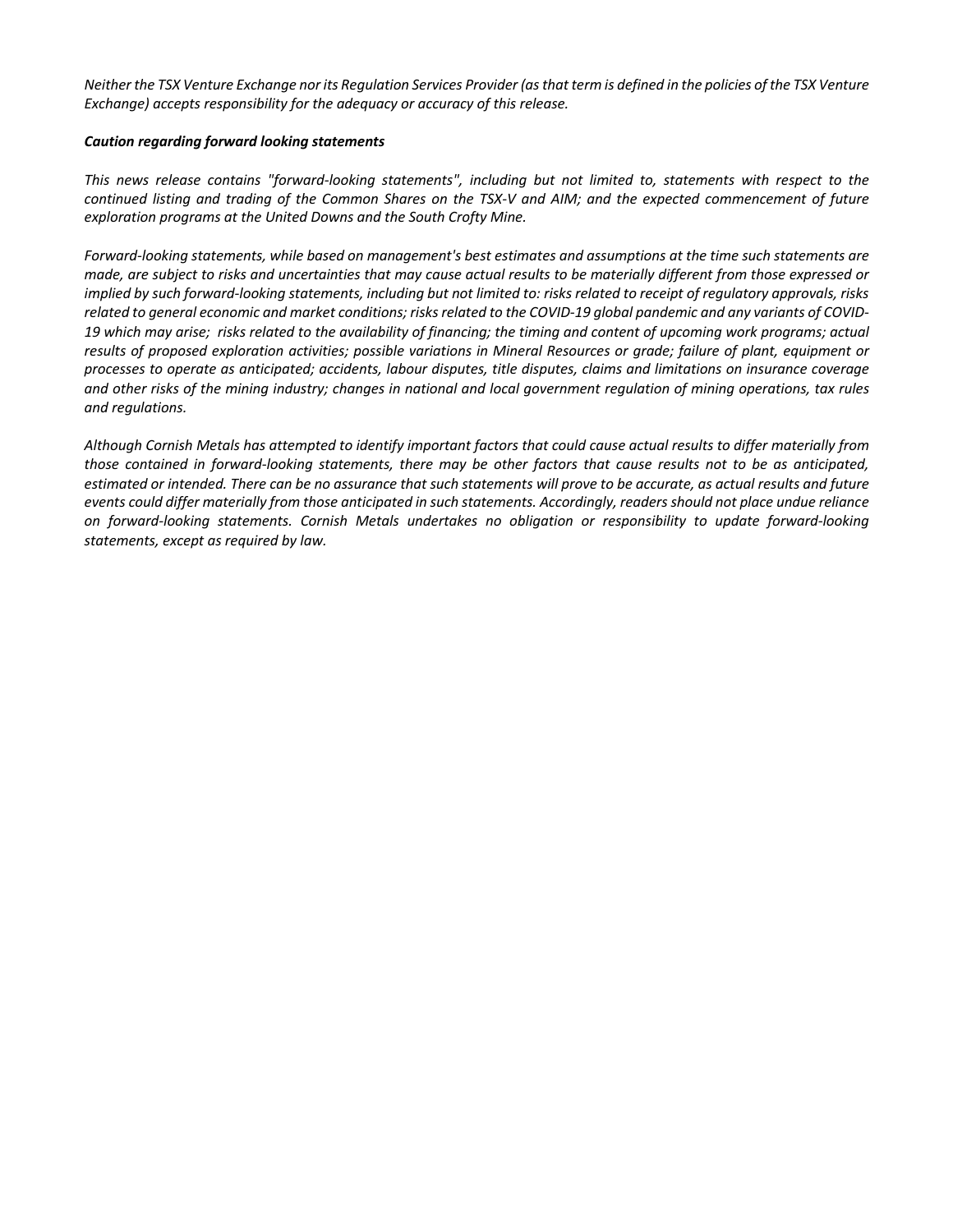# **CONSOLIDATED STATEMENTS OF FINANCIAL POSITION**

### **AS AT JANUARY 31**

 $\overline{a}$ 

|                                                 | 2021                   |               | 2020                   |
|-------------------------------------------------|------------------------|---------------|------------------------|
| <b>ASSETS</b>                                   |                        |               |                        |
| <b>Current</b>                                  |                        |               |                        |
| Cash                                            | \$<br>353,601          | $\mathcal{S}$ | 1,305,253              |
| Marketable securities                           | 1,004,307              |               | 547,721                |
| Receivables                                     | 23,644                 |               | 23,414                 |
| Deferred financing fees                         | 688,839                |               |                        |
| Deferred costs on conversion of royalty option  | 151,037                |               |                        |
| Prepaid expenses                                | 41,691                 |               | 54,702                 |
|                                                 | 2,263,119              |               | 1,931,090              |
| <b>Deposits</b>                                 | 36,976                 |               | 36,829                 |
| Property, plant and equipment                   | 6,371,852              |               | 5,966,727              |
| <b>Exploration and evaluation assets</b>        | 9,507,859              |               | 7,928,688              |
|                                                 | \$<br>18,179,806       | $\mathcal{S}$ | 15,863,334             |
| <b>LIABILITIES</b><br><b>Current</b>            |                        |               |                        |
| Accounts payable and accrued liabilities        | \$<br>947,124          | $\mathcal{S}$ | 610,288                |
| Lease liability                                 | 20,389                 |               | 78,595                 |
|                                                 | 967,513                |               | 688,883                |
| <b>Lease liability</b>                          |                        |               |                        |
|                                                 |                        |               |                        |
| <b>Debt</b>                                     | 5,993,803              |               | 20,313                 |
|                                                 |                        |               | 5,210,765              |
| <b>Royalty option</b>                           | 2,886,514<br>9,847,830 |               | 2,886,514<br>8,806,475 |
|                                                 |                        |               |                        |
| <b>SHAREHOLDERS' EQUITY</b>                     | 40,737,065             |               | 37,271,686             |
| Capital stock                                   |                        |               |                        |
| Share subscriptions received in advance         | 189,902                |               | 1,175,000              |
| Capital contribution                            | 2,007,665              |               | 2,007,665              |
| Share-based payment reserve                     | 846,212<br>239,028     |               | 732,930<br>149,996     |
| Foreign currency translation reserve<br>Deficit | (35,687,896)           |               | (34, 280, 418)         |
|                                                 | 8,331,976              |               | 7,056,859              |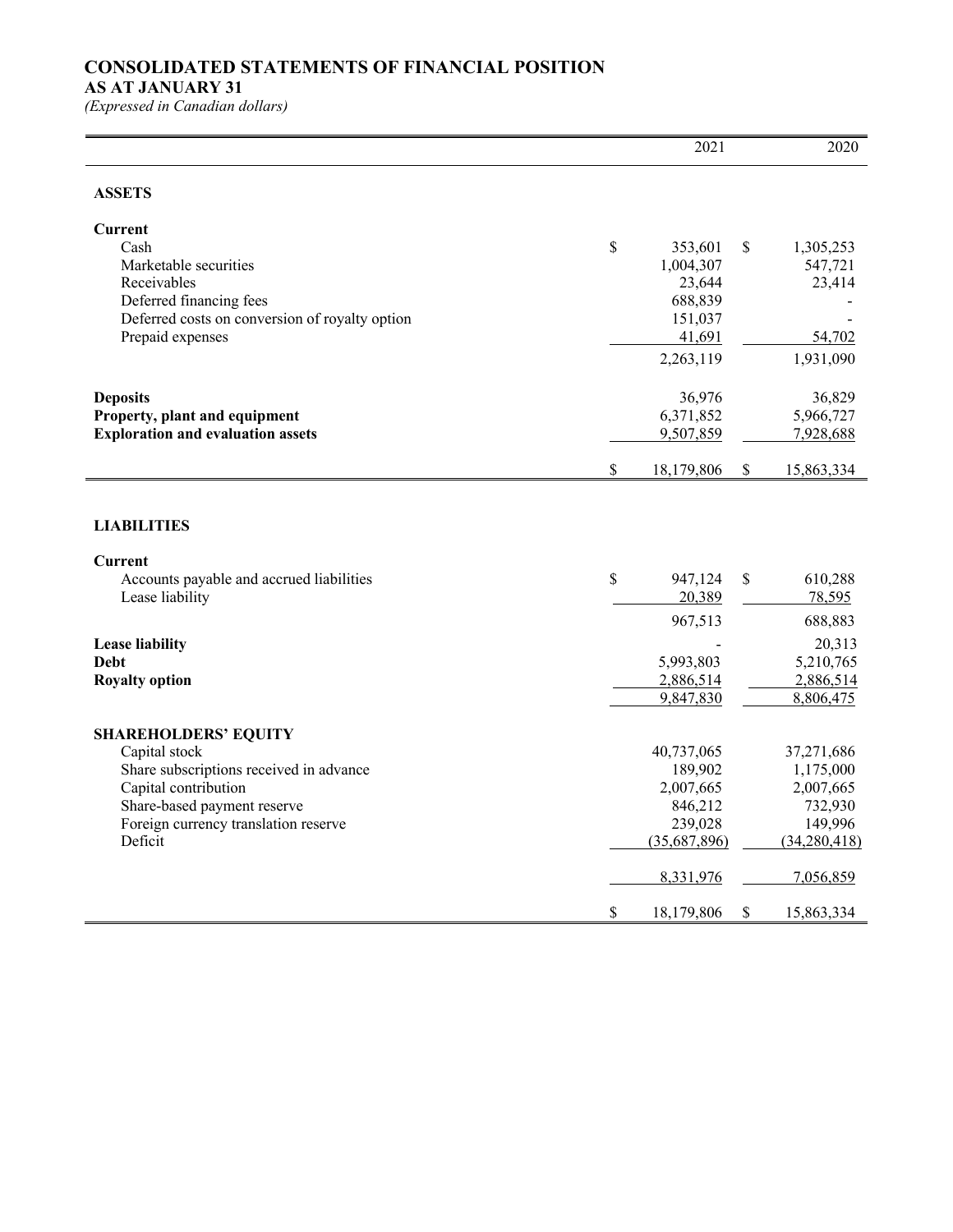# **CONSOLIDATED STATEMENTS OF LOSS AND COMPREHENSIVE LOSS**

### **YEARS ENDED JANUARY 31**

|                                                      |    | 2021        |              | 2020        |
|------------------------------------------------------|----|-------------|--------------|-------------|
| <b>EXPENSES</b>                                      |    |             |              |             |
| Accretion                                            | \$ | 292,076     | $\mathbb{S}$ | 218,408     |
| Advertising and promotion                            |    | 134,790     |              | 406,705     |
| Depreciation                                         |    | 87,034      |              | 91,400      |
| Finance cost                                         |    | 9,717       |              | 4,072       |
| Insurance                                            |    | 79,270      |              | 78,964      |
| Office, miscellaneous and rent                       |    | 36,708      |              | 15,073      |
| Professional fees                                    |    | 305,633     |              | 241,021     |
| Generative exploration costs                         |    | 3,970       |              | 6,242       |
| Regulatory and filing fees                           |    | 30,567      |              | 14,074      |
| Share-based compensation                             |    | 304,204     |              |             |
| Salaries and benefits                                |    | 702,758     |              | 699,746     |
| <b>Total operating expenses</b>                      |    | (1,986,727) |              | (1,775,705) |
| Interest income                                      |    | 4,537       |              | 8,162       |
| Foreign exchange loss                                |    | (8,007)     |              | (23, 439)   |
| Unrealized gain on marketable securities             |    | 391,797     |              | 164,344     |
| Realized gain on marketable securities               |    |             |              | 30,019      |
| Write off of deferred financing fees                 |    |             |              | (582, 617)  |
| Impairment of royalties                              |    |             |              | (1,500,000) |
| Impairment of exploration and evaluation assets      |    |             |              | (879, 942)  |
| Loss for the year                                    |    | (1,598,400) |              | (4,559,178) |
| Foreign currency translation                         |    | 89,032      |              | 149,996     |
| Total comprehensive loss for the year                | S. | (1,509,368) | <sup>S</sup> | (4,409,182) |
| Basic and diluted loss per share                     | \$ | (0.01)      | $\mathbb{S}$ | (0.05)      |
| Weighted average number of common shares outstanding |    | 135,320,393 |              | 86,768,585  |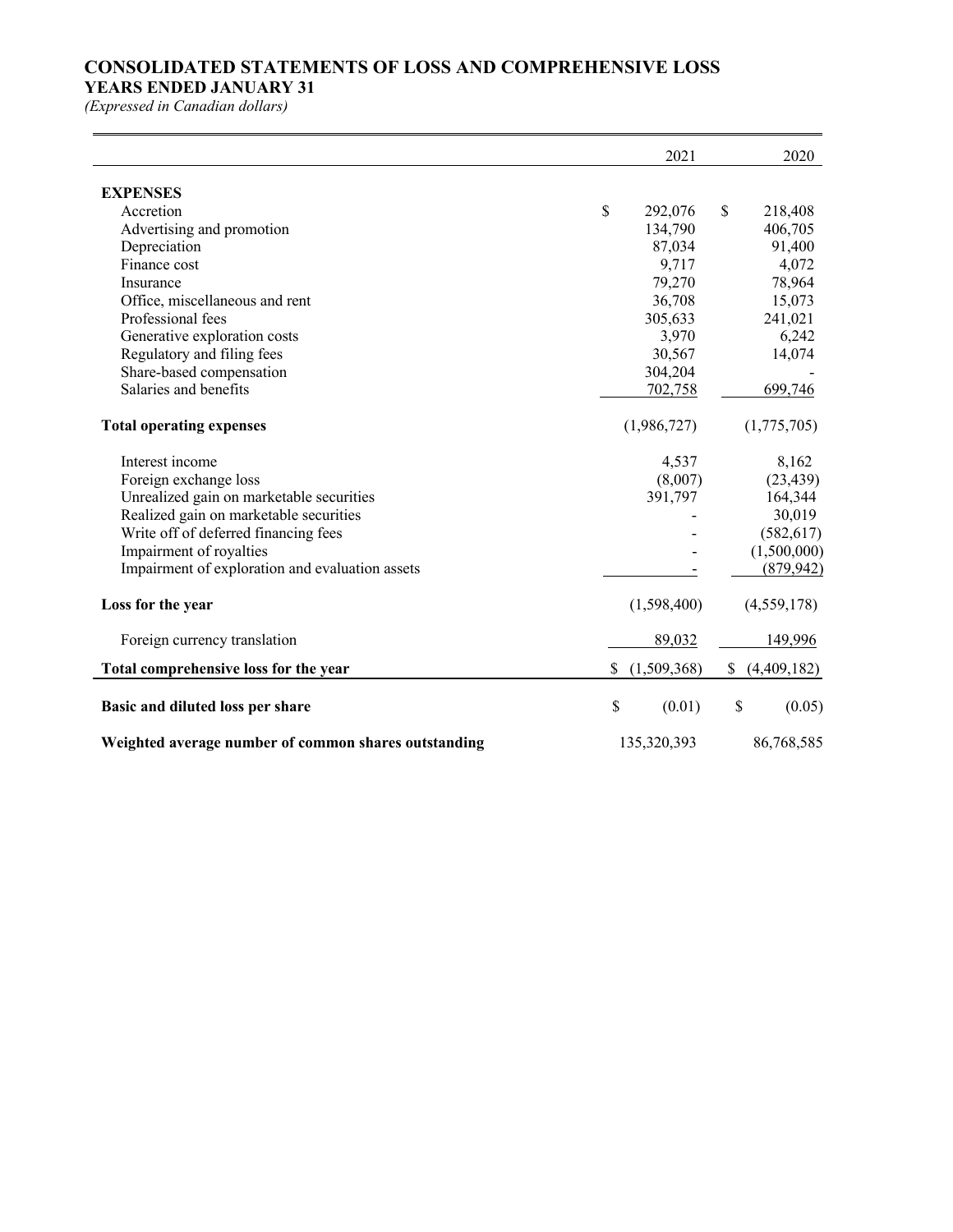# **CONSOLIDATED STATEMENTS OF CASH FLOWS**

### **YEARS ENDED JANUARY 31**

|                                                                 | 2021                               | 2020                 |
|-----------------------------------------------------------------|------------------------------------|----------------------|
|                                                                 |                                    |                      |
| <b>CASH FLOWS FROM OPERATING ACTIVITIES</b>                     |                                    |                      |
| Loss for the year                                               | (1,598,400)                        | (4,559,178)          |
| Items not involving cash:                                       |                                    |                      |
| Accretion                                                       | 292,076                            | 218,408              |
| Depreciation                                                    | 87,034                             | 91,400               |
| Share-based compensation                                        | 304,204                            |                      |
| Finance cost                                                    | 9,717                              | 4,072                |
| Realized gain on marketable securities                          |                                    | (30,019)             |
| Unrealized gain on marketable securities                        | (391,797)                          | (164, 344)           |
| Impairment of exploration and evaluation assets                 |                                    | 879,942<br>1,500,000 |
| Impairment of royalties<br>Write off of deferred financing fees |                                    |                      |
| Foreign exchange loss                                           |                                    | 582,617<br>23,439    |
|                                                                 |                                    |                      |
| Changes in non-cash working capital items:                      |                                    |                      |
| Increase in receivables                                         | (116)                              | (11,308)             |
| Decrease in prepaid expenses                                    | 21,470                             | 81,788               |
| Increase in accounts payable and accrued liabilities            | 11,244                             | 23,092               |
|                                                                 |                                    |                      |
| Net cash used in operating activities                           | (1,264,568)                        | (1,360,091)          |
|                                                                 |                                    |                      |
| <b>CASH FLOWS FROM INVESTING ACTIVITIES</b>                     |                                    |                      |
| Acquisition of property, plant and equipment                    | (315,779)                          | (18,291)             |
| Acquisition of exploration and evaluation assets                | (1,330,906)                        | (1,366,235)          |
| Proceeds from the sale of marketable securities, net            |                                    | 880,019              |
| Increase in deposits                                            |                                    |                      |
|                                                                 |                                    |                      |
| Net cash used in investing activities                           | (1,646,685)                        | (504, 507)           |
| <b>CASH FLOWS FROM FINANCING ACTIVITIES</b>                     |                                    |                      |
| Proceeds from private placement financing                       | 1,177,500                          |                      |
| Proceeds from fundraising received in advance of share issue    | 189,902                            | 1,175,000            |
| Proceeds from warrant exercise                                  | 1,134,500                          |                      |
| Share issue costs                                               | (49, 427)                          | (750)                |
| Increase in deferred financing fees                             | (344,211)                          | (71, 458)            |
| Increase in deferred costs on conversion of royalty option      | (49, 174)                          |                      |
| Lease payments                                                  | (88, 338)                          | (85, 545)            |
|                                                                 |                                    |                      |
| Net cash provided by financing activities                       | 1,970,752                          | 1,017,247            |
|                                                                 |                                    |                      |
| Impact of foreign exchange on cash                              | (11, 151)                          | (9,168)              |
|                                                                 |                                    |                      |
| Change in cash during the year                                  | (951, 652)                         | (856, 519)           |
| Cash, beginning of the year                                     | 1,305,253                          | 2,161,772            |
|                                                                 |                                    |                      |
| Cash, end of the year                                           | \$<br>353,601                      | 1,305,253<br>\$      |
| Cash paid during the year for interest                          | \$<br>$\qquad \qquad \blacksquare$ | \$                   |
|                                                                 |                                    |                      |
| Cash paid during the year for income taxes                      | \$                                 | $\mathbb S$          |